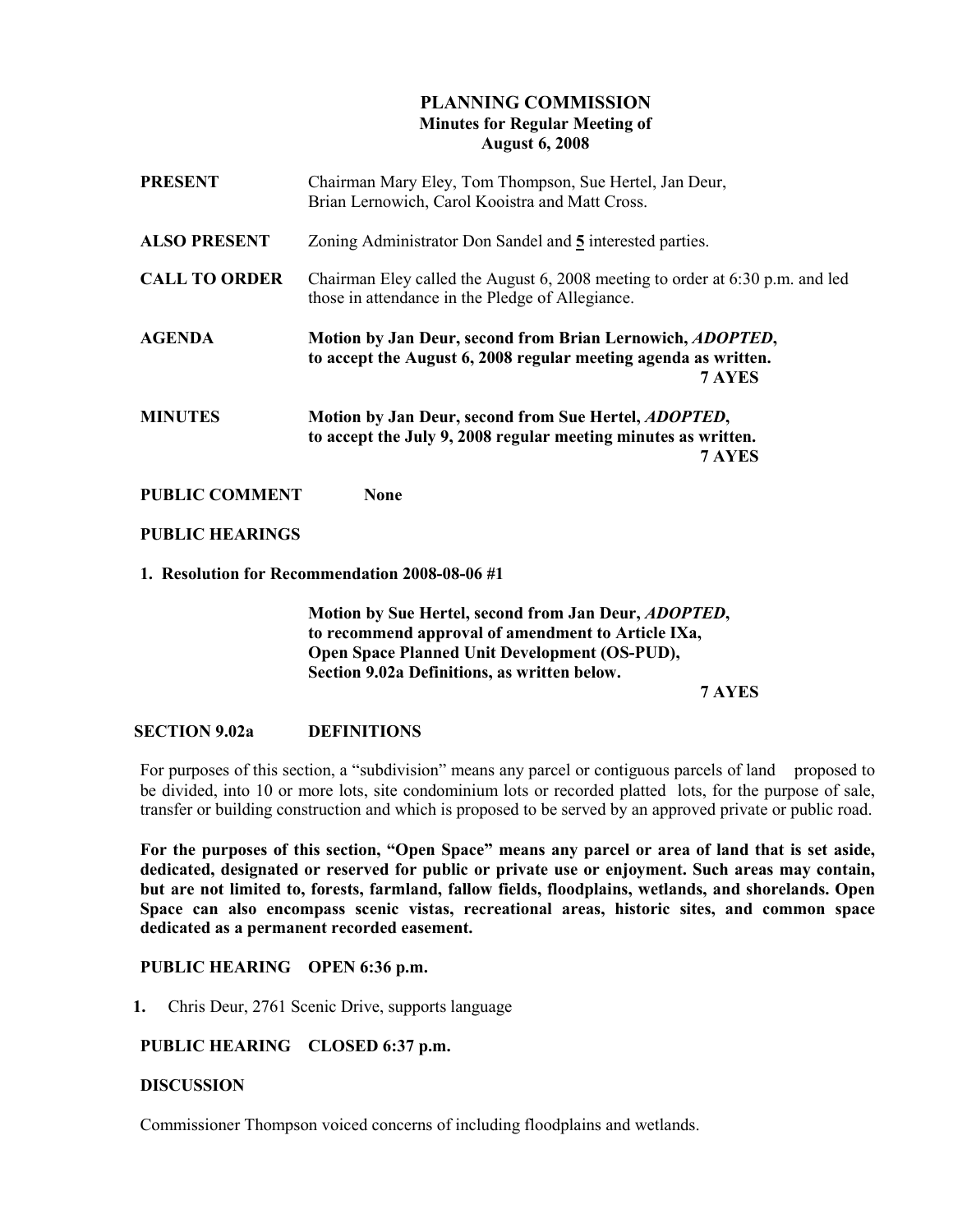# OLD BUSINESS

1. Michigan Planning Enabling Act (MPEA), PA 33 of 2008 effective September 1, 2008 – review proposed zoning amendment language from Planner Tim Johnson

### Motion by Jan Deur, second from Brian Lernowich, ADOPTED to nominate and elect Carol Kooistra as Chairperson and Tom Thompson as Vice Chairperson effective September 1, 2008.

One of the changes with the MPEA is that the member of the Township Board who serves on the Planning Commission shall be referred to an "ex-officio" member. They may maintain full voting rights but such "ex-officio" member can not be the chairperson so a new chairperson and vice chairperson must be nominated.

Commissioner Deur asks if the Planning Commission By-Laws and the Subdivision Ordinance have been reviewed for possible changes. Chairman Eley states at this time only the Zoning Ordinances have been reviewed, however, she will work with Planner Tim Johnson to have the other things reviewed and will ask for specific language for the amendments that will be necessary. Place as September Agenda item.

2. Campground Requirements – Subcommittee update

Chairman Eley advises Mr. Coker that consensus is to not address the issue of changing the minimum acreage from thirty (30) acres to something lower. This issue will take further study and the Planning Commission does not have the resources to do such study at this time. Mr. Coker was advised if he wanted to pursue a lower minimum acreage he may come back again at a later time.

3. Wind Towers – Subcommittee update

Commissioner Deur gave update that the subcommittee has received responses from Jeremy Wittrock from Great Lakes Renewable Energy and Planner Tim Johnson regarding the proposed language and have also obtained a copy of the City of Norton Shores Ordinance that was recently passed. The subcommittee has not met yet to discuss all the proposed changes.

4. Resort Planned Unit Development (RPUD) – Town Hall Meeting scheduled for August 20, 2008 at 7:00 p.m.

Chairman Eley recommended changing the time from 7:00 p.m. to 6:30 p.m. to avoid confusion with all the other Planning Commission meetings always starting at 6:30 p.m. She provided a press release for review. Consensus of the Commissioners was to direct Recording Secretary Garvey to send such press release to the Muskegon Chronicle and White Lake Beacon to request it be published.

5 Duck Lake State Park Zoning – Subcommittee update

Commissioner Hertel advises that the subcommittee has not met again; however, the research is continuing.

6. Neighborhood Commercial v Residential – Review letter for Town Hall meeting scheduled for September 10, 2008 at 6:30 p.m.

Commissioners reviewed the proposed letter and suggested some minor changes. Chairman Eley will make the changes and have it to Recording Secretary Garvey so it can be mailed on August 18, 2008.